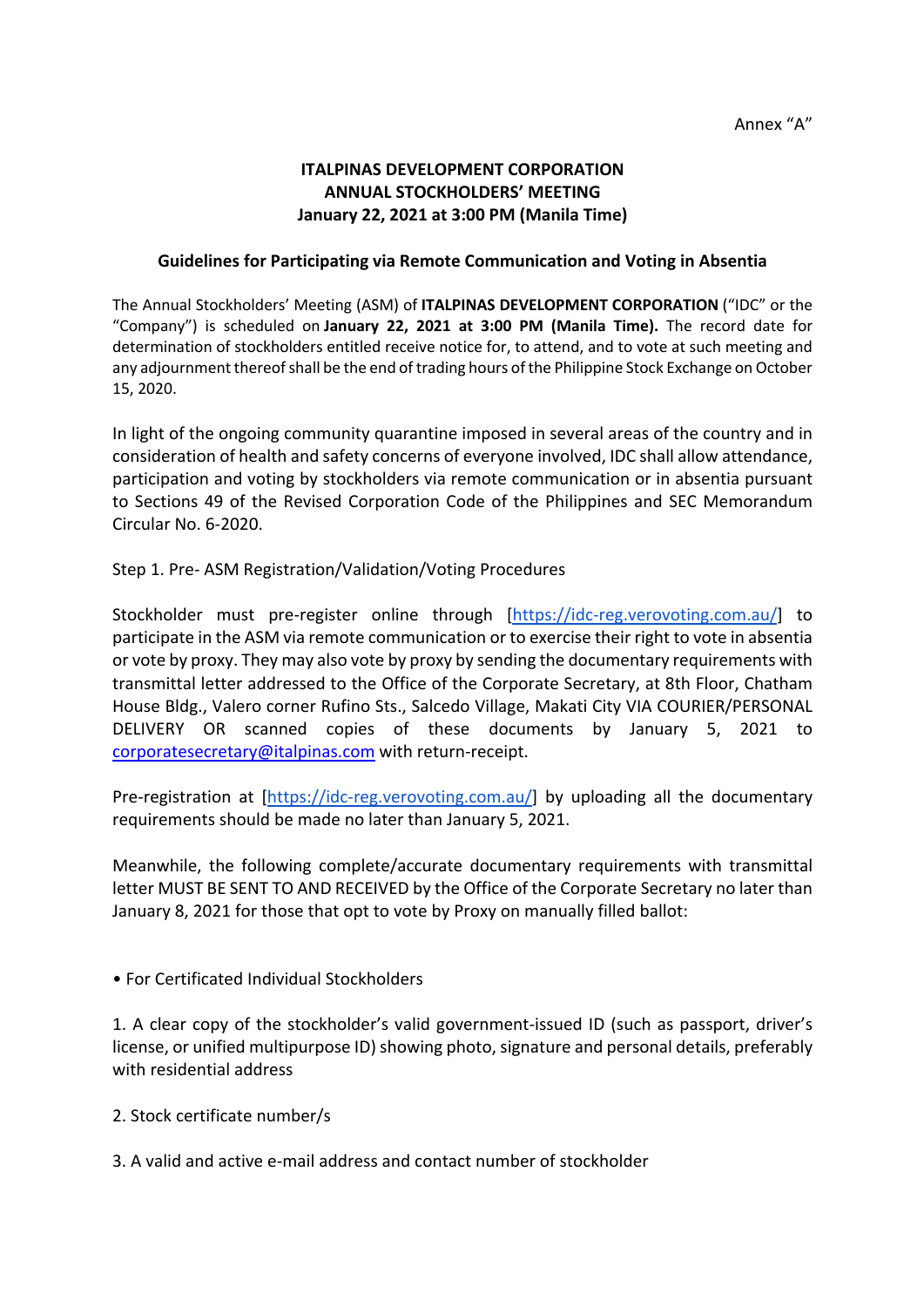4. If appointing a proxy, duly accomplished and signed proxy indicating the votes on the agenda items. Proxy form can be downloaded from IDC'S' website www.italpinas.com and at [https://italpinas.com/annual-stockholders-meeting-2020-portal/]

If sending via email, attachment/s should be clear copies in JPG or PDF format, with each file size no larger than 2MB.

• For Certificated Multiple Stockholders or Joint owners

1. A clear copy of the ALL stockholders' valid government-issued IDs (such as passport, driver's license, or unified multipurpose ID) showing photo, signature personal details and contact number, preferably with residential address

2. Stock certificate number/s

3. A valid and active email-address and contact number of authorized representative

4. Proof of authority of stockholder voting the shares signed by the other registered stockholders, for shares registered in the name of multiple stockholders (need not be notarized)

5. If appointing a proxy, duly accomplished and signed proxy indicating the votes on the agenda items. Proxy form can be downloaded from IDC'S' website www.italpinas.com and at [https://italpinas.com/annual-stockholders-meeting-2020-portal/]

If sending via email, attachment/s should be clear copies in JPG or PDF format, with each file size no larger than 2MB.

• For Certificated Corporate/Partnership Stockholders

1. Secretary's Certification of Board resolution attesting to the authority of representative to participate by remote communication for, and on behalf of the Corporation/Partnership

2. Stock certificate number/s

3. A clear copy of the valid government-issued ID (such as passport, driver's license, or unified multipurpose ID) of stockholder's authorized representative showing photo, signature and personal details, preferably with residential address

4. A valid and active email-address and contact number of authorized representative for verification

5. If appointing a proxy, duly accomplished and signed proxy indicating the votes on the agenda items. Proxy form can be downloaded from IDC'S' website www.italpinas.com at [https://italpinas.com/annual-stockholders-meeting-2020-portal/]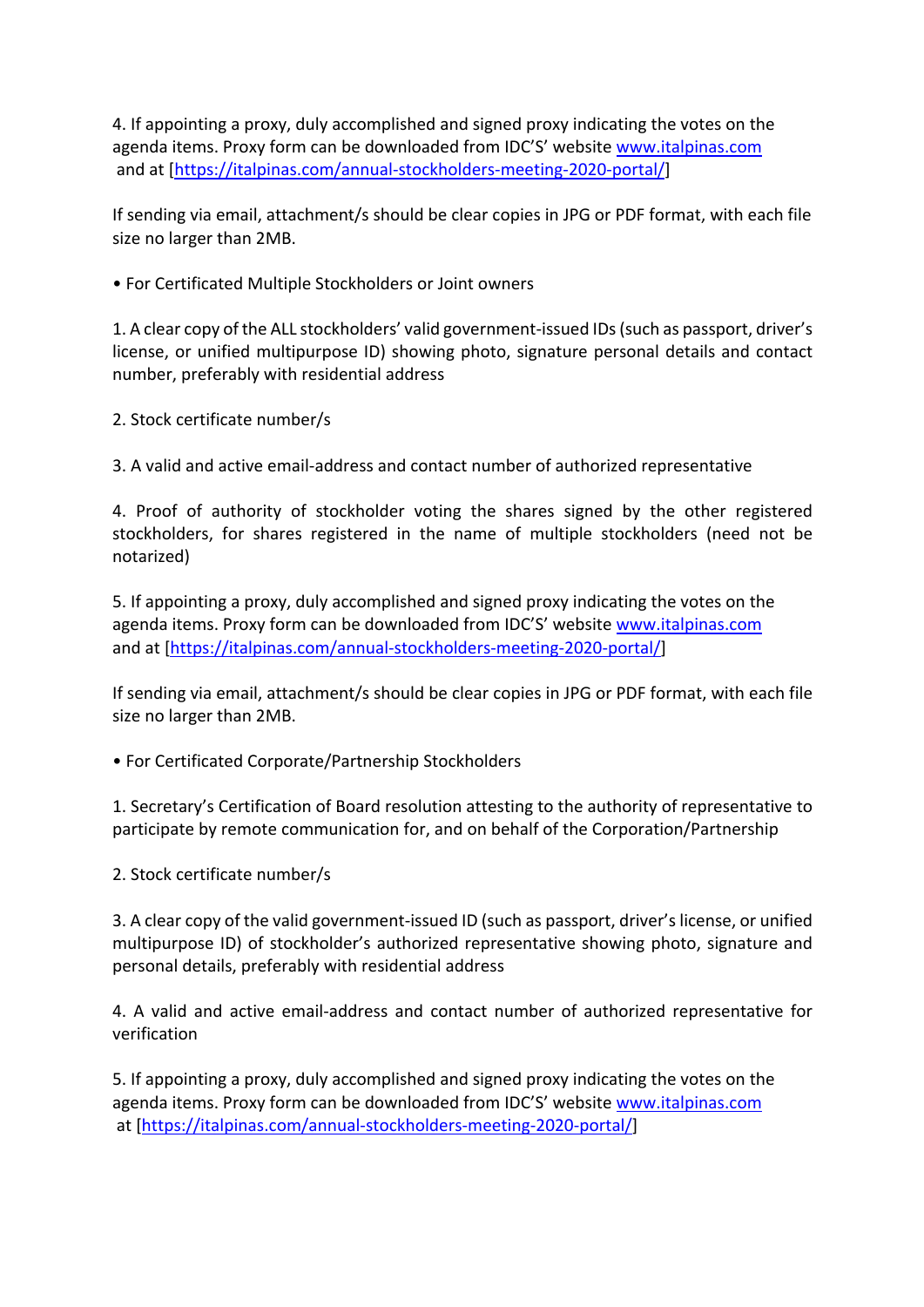If sending via email, attachment/s should be clear copies in JPG or PDF format, with each file size no larger than 2MB.

• For Stockholders with Shares under PCD Participant/Broker Account

1. Certification from broker as to the number of shares owned by stockholder with contact details of PCD Participant/Broker for verification. Please note that should IDC be unable to verify the shares of a shareholder because the PCD Participant/Broker is inaccessible, this may result to failure of registration of concerned shareholder.

2. A clear copy of the stockholder's valid government-issued ID (such as passport, driver's license, or unified multipurpose ID) showing photo, signature and personal details, preferably with residential address

3. A valid and active email-address and contact number of stockholder or proxy

4. If appointing a proxy, duly accomplished and signed proxy indicating the votes on the agenda items. Proxy form can be downloaded from IDC'S' website www.italpinas.com and at [https://italpinas.com/annual-stockholders-meeting-2020-portal/]

If sending via email, attachment/s should be clear copies in JPG or PDF format, with each file size no larger than 2MB.

Stockholders will receive an e-mail reply from IDC'S' Office of the Corporate Secretary as soon as practicable. The Office of the Corporate Secretary's email reply will either confirm successful registration and provide the link/meeting details to IDCS' 2020 ASM OR require submission of deficient documents. If you have not received any email reply, please call tel. nos. (632) 8844 3871/ (632) 88443819/ (632) 844 3935 c/o Pacis & Reyes Attorneys

Important Reminders:

-Please refrain from sending duplicate and inconsistent information/documents as this can result in failed registration.

-All documents/information shall be subject to verification and validation by the Company. -Each successful registration will be counted to determine quorum. However, should a successful registrant fail to cast his/her vote, the Chairman of the meeting shall be automatically appointed/designated as proxy to cast the vote of said registrant.

Step 2: Voting in Absentia Procedure

Stockholders who have successfully registered shall be notified via email from the Office of the Corporate Secretary of their validated registration for the ASM. Registered stockholders can then cast their votes for specific items in the agenda by voting online at [https://idcvoting.verovoting.com.au/ ] with their log-in credentials.

1. Validated registered shareholders can vote online on each agenda item on the ballot printout. A brief description of each item for stockholders' approval can be found in the Information Statement